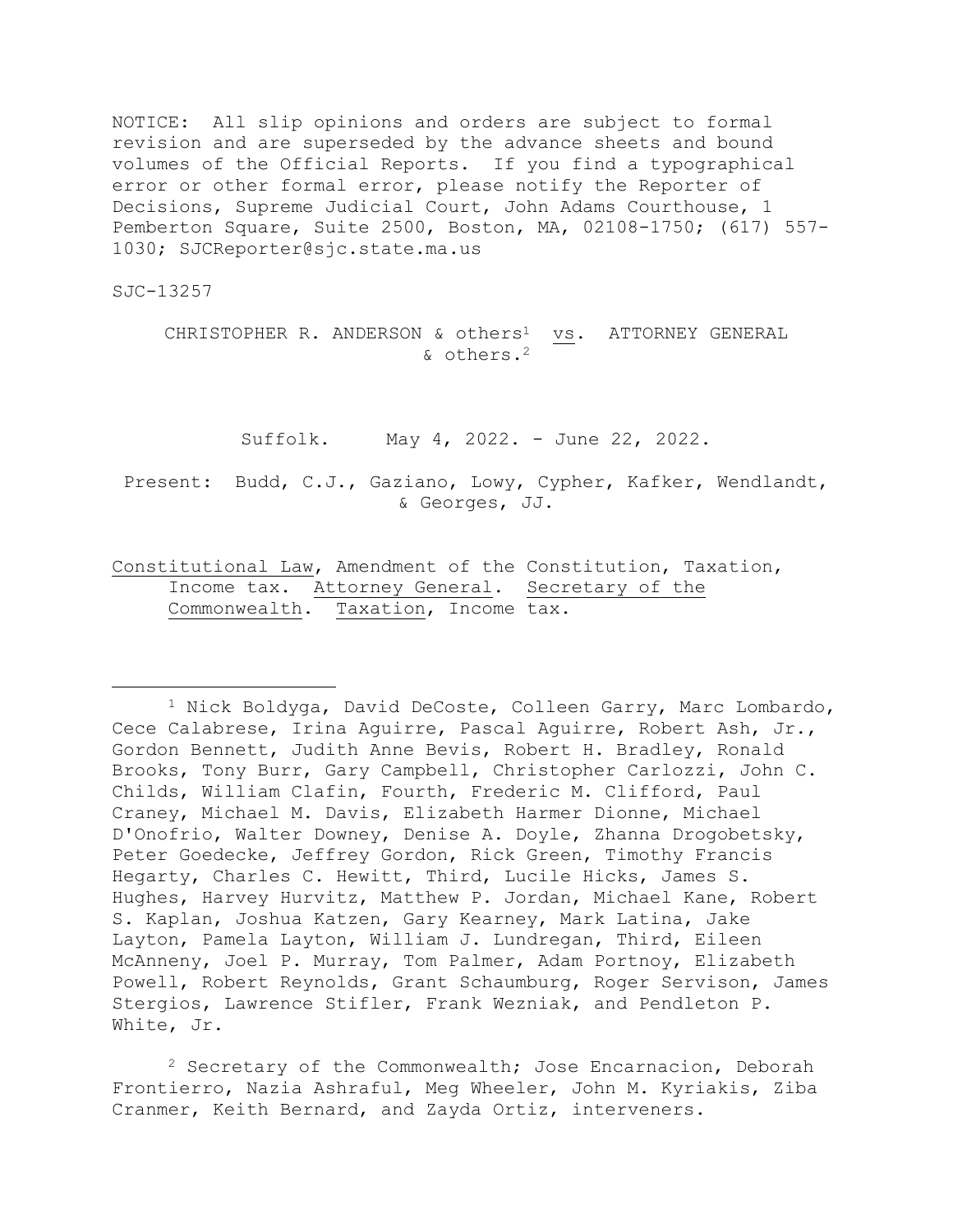Civil action commenced in the Supreme Judicial Court for the county of Suffolk on January 27, 2022.

The case was reported by Lowy, J.

Kevin P. Martin (Jordan Bock & Jenna Welsh also present) for the plaintiffs.

Robert E. Toone, Assistant Attorney General (Anne Sterman & Adam Hornstine, Assistant Attorneys General, also present) for the defendants.

Thomas O. Bean, for the interveners, submitted a brief. The following submitted briefs for amici curiae:

Michael Williams for Beacon Hill Institute for Public Policy Research.

John Pagliaro & Daniel B. Winslow for New England Legal Foundation.

Patrick Strawbridge & James P. McGlone for Greater Boston Chamber of Commerce.

Daniel P. Ryan, Caroline A. Kupiec, & Jillian Friedmann for PioneerLegal, LLC.

LOWY, J. Article 48 of the Amendments to the Massachusetts Constitution provides for two processes by which an amendment to our Constitution may be proposed, submitted to the people, and ultimately voted upon. One of these processes begins with a proposal from voters of the Commonwealth, see art. 48, The Initiative, II, § 3, as amended by art. 74 of the Amendments, and the other begins with a proposal from a State legislator, see art. 48, The Initiative, III, § 2. "A proposal for amendment to the constitution introduced into the general court by initiative petition [i.e., by voters] shall be designated an initiative amendment, and an amendment introduced by a member of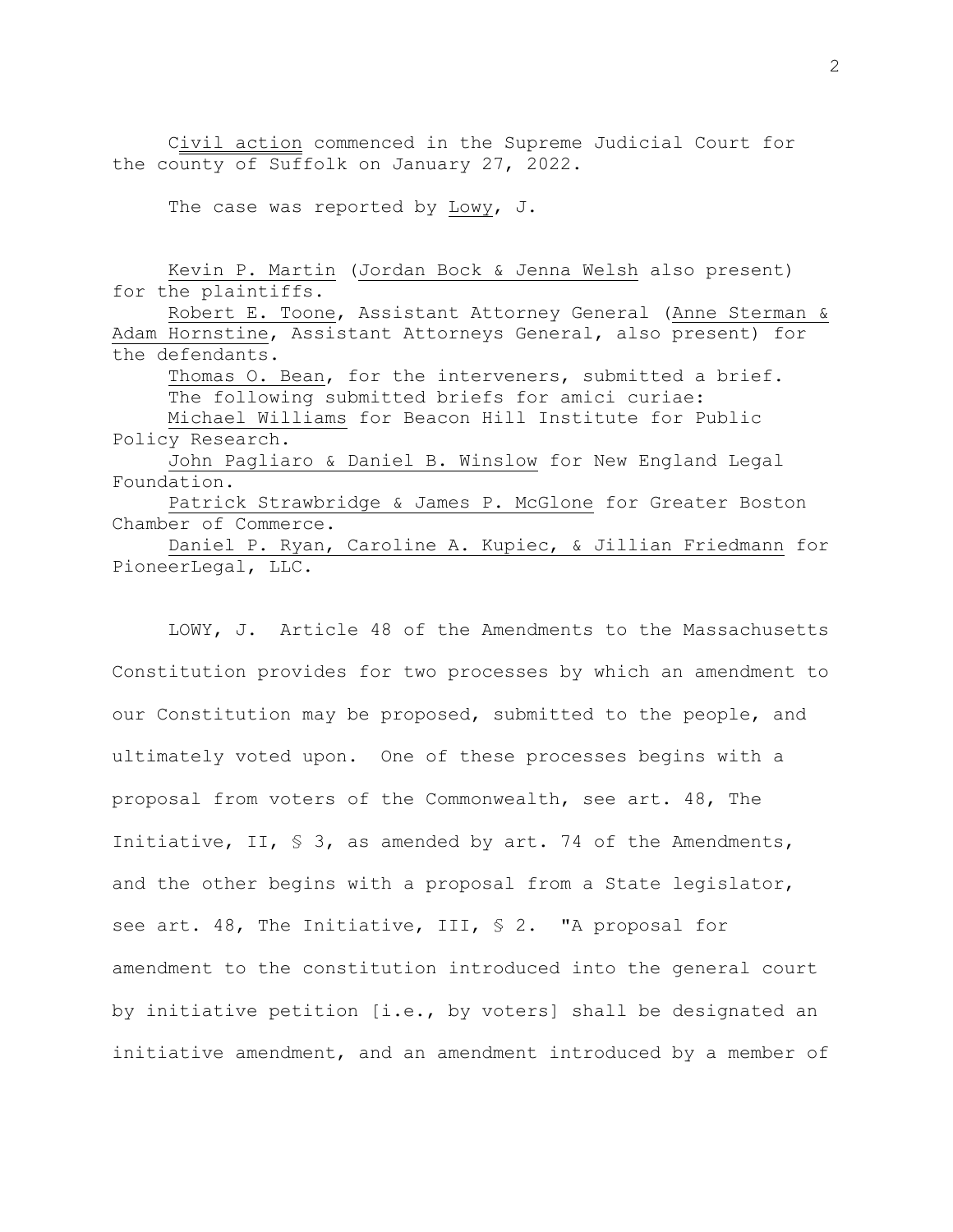either house shall be designated a legislative substitute or a legislative amendment." Art. 48, The Initiative, IV, § 1.

This case involves the latter: a legislative amendment that would impose a tax on that portion of annual incomes over \$1 million, to be used, subject to appropriation by the Legislature, for education and transportation purposes. In preparation for the submission of this amendment to voters, the Attorney General and the Secretary of the Commonwealth (Secretary) have prepared informational materials, which will be distributed across the Commonwealth. See art. 48, The Initiative, II, § 3, as amended by art. 74; G. L. c. 54, § 53. The plaintiffs here argue that some of these materials -specifically, a concise summary of the legislative amendment and one-sentence statements describing the effects of a "yes" vote and a "no" vote -- are unfair and misleading and therefore constitutionally and statutorily defective. We disagree.<sup>3</sup>

Background. Article 44 of the Amendments to the Massachusetts Constitution currently authorizes the Legislature to impose a tax "at different rates upon income derived from different classes of property" but requires that such a tax "be levied at a uniform rate throughout the [C]ommonwealth upon

<sup>&</sup>lt;sup>3</sup> We acknowledge the amicus briefs submitted by the Beacon Hill Institute for Public Policy Research, the New England Legal Foundation, the Greater Boston Chamber of Commerce, and PioneerLegal, LLC.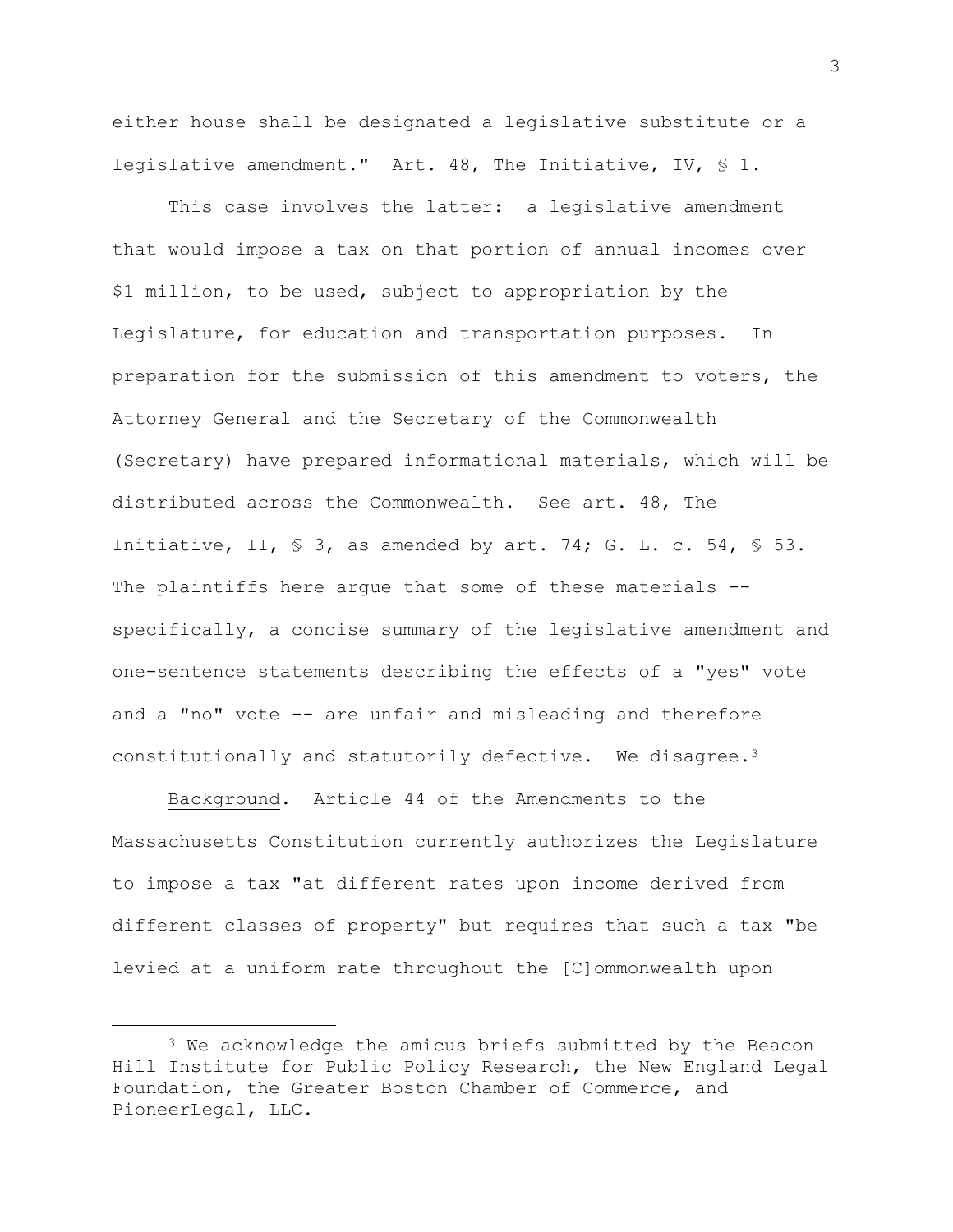incomes derived from the same class of property." That is, the State Constitution prohibits the imposition of a graduated income tax on Massachusetts taxpayers.

Since art. 44 was ratified in 1915, there have been six unsuccessful attempts to amend the Constitution to allow for a graduated income tax. See Anderson v. Attorney Gen., 479 Mass. 780, 782-783 (2018) (Anderson I). In the first five of these attempts, a proposed amendment was submitted to and rejected by voters. In 2015, the Attorney General certified an initiative petition, which constituted the sixth attempt to amend art. 44 and authorize a graduated income tax. See id. at 783-784. Voters, including the lead plaintiff here, challenged that certification, arguing that the initiative petition failed the "related subjects requirement" of art. 48, The Initiative, III, § 3, as amended by art. 74, which requires that "initiative petitions contain only subjects that are 'related' or 'mutually dependent.'" Id. at 787. We agreed and excluded the question from the November 2018 ballot. Id. at 802.

In 2019, Representative James J. O'Day introduced in the Legislature a "[p]roposal for a legislative amendment to the Constitution to provide resources for education and transportation through an additional tax on incomes in excess of one million dollars." As required by art. 48, a majority of legislators at two successive joint sessions -- the first in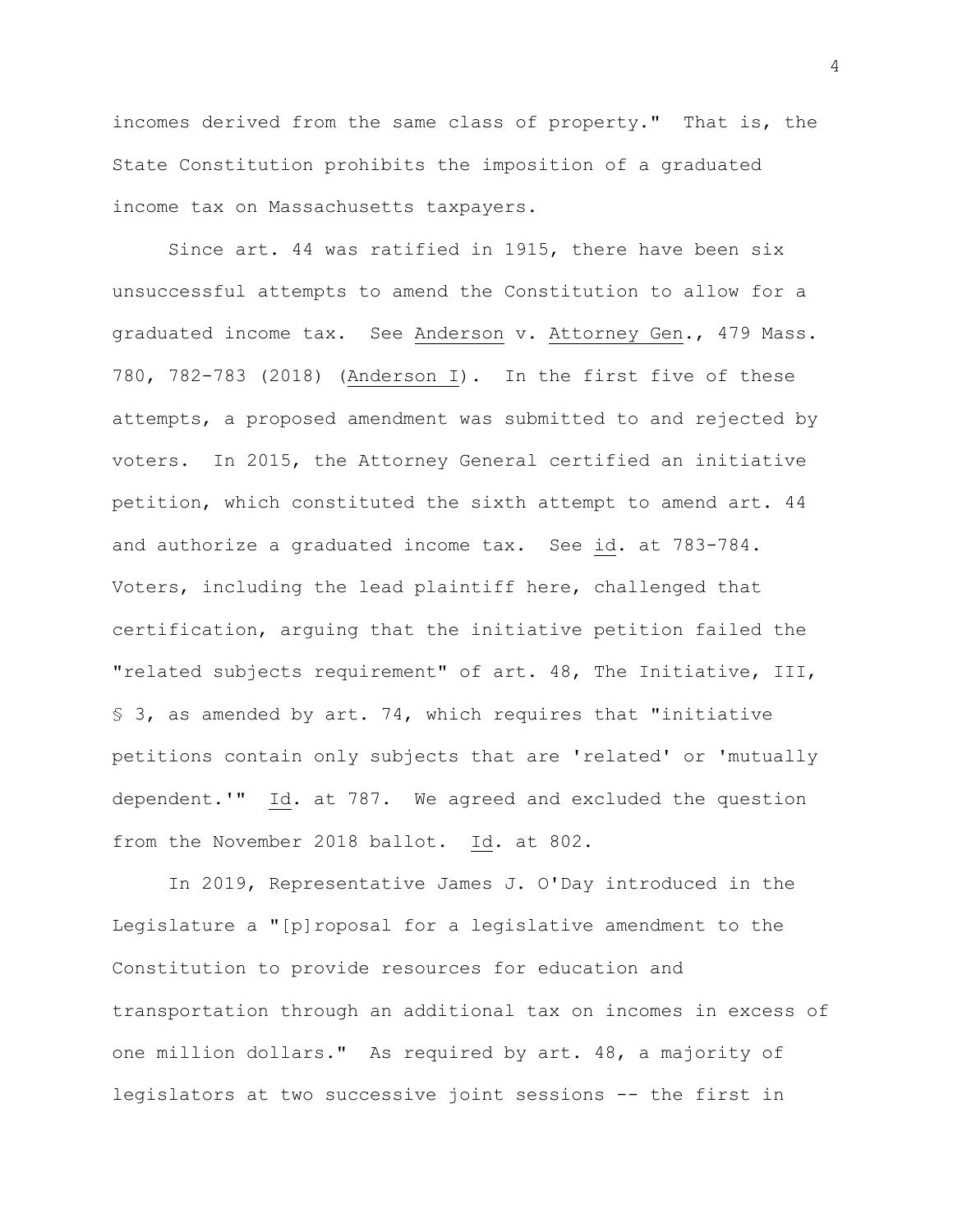2019 and the second in 2021 -- voted to approve the proposed amendment.4 Consequently, the Secretary intends to place this legislative amendment on the ballot for the upcoming Statewide election in November 2022.

The text of this legislative amendment almost is identical to the text of the initiative amendment proposed in 2015. See Anderson I, 479 Mass. at 784. However, unlike the 2015 amendment, the instant amendment was proposed through the legislative process. The related subjects requirement of art. 48 applies only to initiative petitions, not to legislative amendments.<sup>5</sup> See art. 48, The Initiative, II, § 3, as amended by

<sup>5</sup> This distinction between initiative amendments and legislative amendments both reflects the different processes by which they are submitted to the voters and accords with the purpose behind the relatedness requirement.

First, in the same way that voters may propose new laws, initiative amendments are proposed through initiative petitions, which the Attorney General must certify before presenting to the Legislature and, ultimately, to the public. See art. 48, The Initiative, II, § 3, as amended by art. 74. As part of this certification process, the Attorney General must conclude that an initiative petition meets the relatedness requirement of art. 48. Id. As discussed supra, legislative amendments instead are proposed through the legislative process, and the Attorney

<sup>4</sup> A joint session refers to the meeting of both branches - the Senate and the House of Representatives -- of the Legislature. General Court of the Commonwealth, Glossary, https://malegislature.gov/StateHouse/Glossary#J [https://perma .cc/E7S4-Y32G]. Because State senators and representatives are elected biennially, see art. 82 of the Amendments to the Massachusetts Constitution; G. L. c. 54, § 62, a new joint session convenes every two years.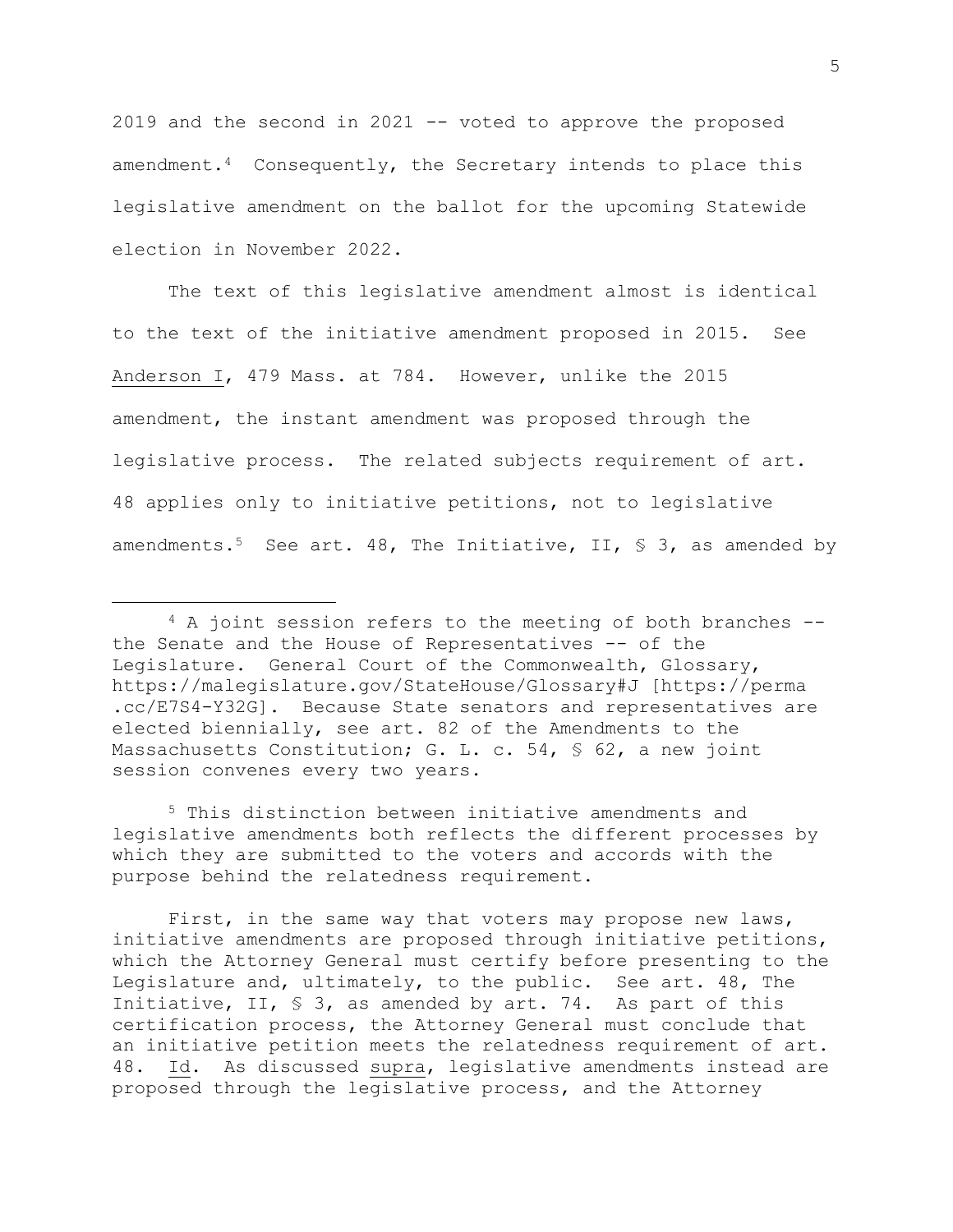art. 74. Accordingly, our holding in Anderson I, which was grounded solely on the relatedness requirement, does not control the instant case.

The legislative amendment would add the following paragraph to the end of art. 44, which currently prohibits the imposition of a graduated income tax on Massachusetts taxpayers:

"To provide the resources for quality public education and affordable public colleges and universities, and for the repair and maintenance of roads, bridges, and public transportation, all revenues received in accordance with this paragraph shall be expended, subject to appropriation, only for these purposes. In addition to the taxes on income otherwise authorized under this [a]rticle, there shall be an additional tax of [four] percent on that portion of annual taxable income in excess of \$1,000,000 (one million dollars) reported on any return related to those taxes. To ensure that this additional tax continues to apply only to the [C]ommonwealth's highest income taxpayers, this \$1,000,000 (one million dollars) income level shall be adjusted annually to reflect any increases in the cost of living by the same method used for [F]ederal income tax brackets. This paragraph shall apply to all tax years beginning on or after January 1, 2023."

General is not required to provide certification at any stage of that process. Id.

Second, the relatedness requirement came about because "the drafters of art. 48 were concerned that initiatives could confuse voters, or could be used for 'logrolling.'" Oberlies v. Attorney Gen., 479 Mass. 823, 830 (2018). "'Logrolling' refers to the bundling of multiple provision such that they all gain approval, even if one or more of them would, standing alone, be rejected." Id. Where voters themselves are crafting initiative petitions, and they then engage in logrolling, there is no mechanism for accountability to their peers or continued dialogue among parties. However, where legislators are those involved in drafting a measure, and they engage in logrolling, that fact is a matter for the political process.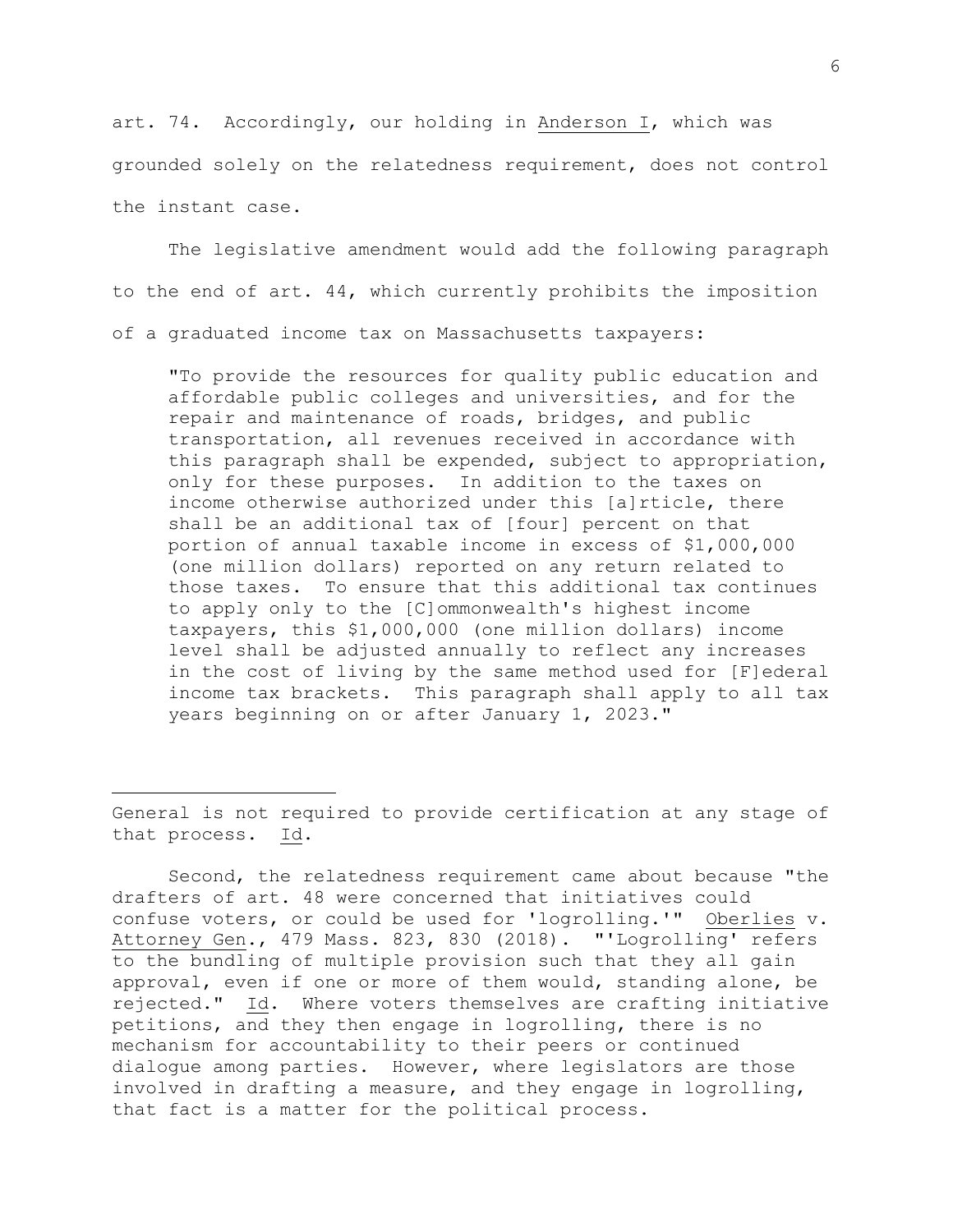The Attorney General proposes the following summary:

"This proposed constitutional amendment would establish an additional 4% [S]tate income tax on that portion of annual taxable income in excess of \$1 million. This income level would be adjusted annually, by the same method used for [F]ederal income-tax brackets, to reflect increases in the cost of living. Revenues from this tax would be used, subject to appropriation by the [S] tate Legislature, for public education, public colleges and universities; and for the repair and maintenance of roads, bridges, and public transportation. The proposed amendment would apply to tax years beginning on or after January 1, 2023." (Emphasis added.)

And the Attorney General and the Secretary propose the following "yes" and "no" statements:

"A YES VOTE would amend the [S]tate Constitution to impose an additional 4% tax on that portion of incomes over one million dollars to be used, subject to appropriation by the [S]tate Legislature, on education and transportation" (emphasis added).

"A NO VOTE would make no change in the [S]tate Constitution relative to income tax."

The plaintiffs take issue specifically with the portions of the summary and "yes" and "no" statements that refer to the use of the proposed additional tax revenue for education and transportation purposes, "subject to appropriation by the [S]tate Legislature." The plaintiffs note that State spending on education and transportation has, for decades, exceeded the additional tax revenue expected to be generated by the proposed amendment. Accordingly, the plaintiffs claim that, if the amendment were approved, "the Legislature [could] move funding around -- shift current spending on education and transportation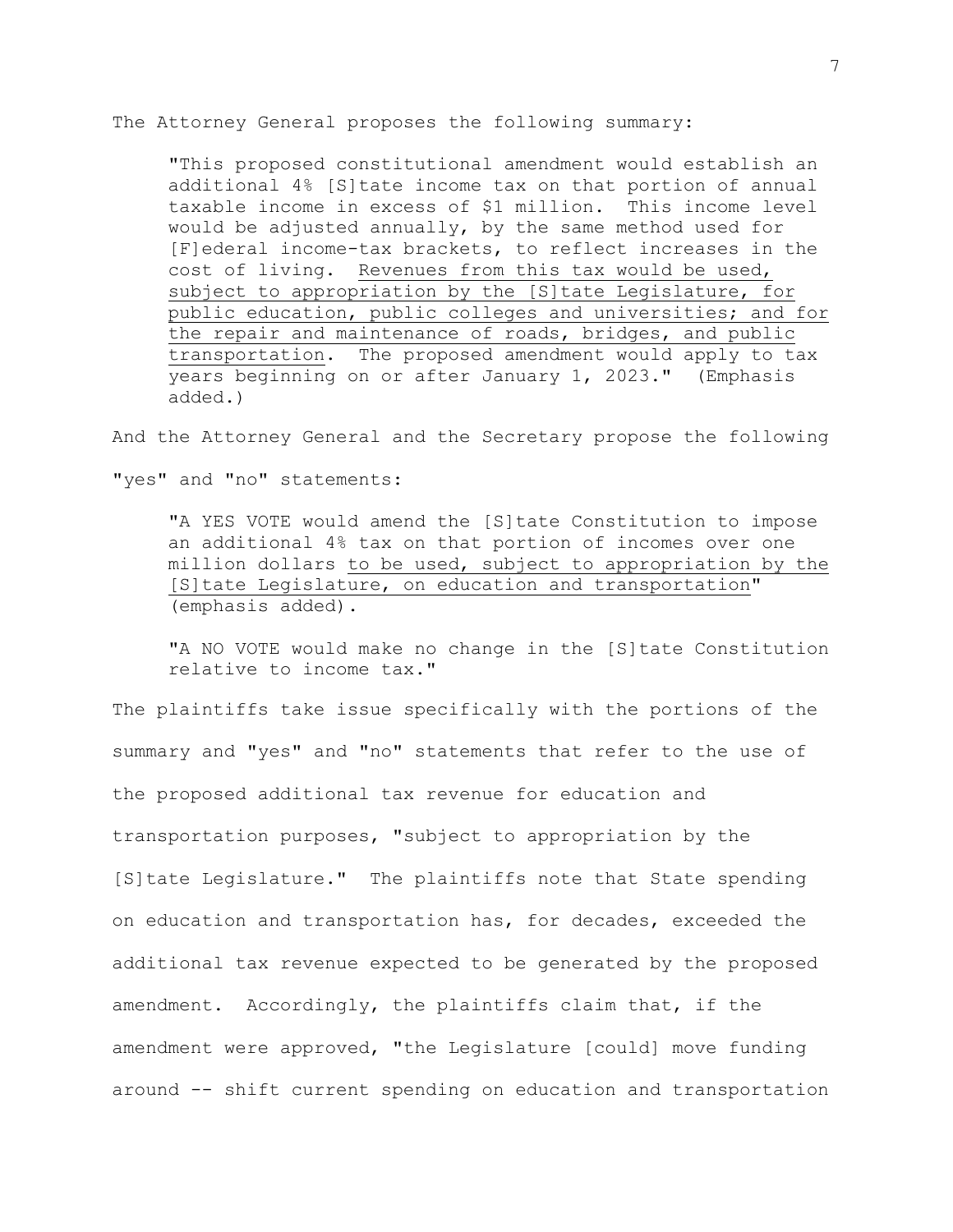to some different purpose, while swapping in the new tax dollars -- and thereby use the additional revenues raised by the new tax to increase spending on whatever it wants." The plaintiffs contend that as written, the summary and "yes" and "no" statements mislead voters by suggesting otherwise. We disagree.

Discussion. 1. Attorney General's summary. "Article 48, The Initiative, II, § 3, as amended by art. 74, requires the Attorney General to prepare a 'fair, concise summary' of each" ballot measure. Hensley v. Attorney Gen., 474 Mass. 651, 659 (2016). "The summary is one of the key pieces of information available to voters," appearing both in the Information for Voters guide prepared and distributed by the Secretary prior to the election and on the ballot itself. Id. at 659-660. See art. 48, The Initiative, II, § 3, as amended by art. 74. "To be 'fair,' a summary 'must not be partisan, colored, argumentative, or in any way one sided, and it must be complete enough to . . . giv[e] the voter . . . a fair and intelligent conception of the main outlines of the measure.'" Hensley, supra at 660, quoting Abdow v. Attorney Gen., 468 Mass. 478, 505 (2014). However, "[t]he Attorney General is not required to conduct a comprehensive legal analysis of the measure, including possible flaws." Hensley, supra, quoting Abdow, supra. Indeed, the Attorney General must weigh the need for sufficient completeness against the requirement of conciseness. Hensley, supra at 661.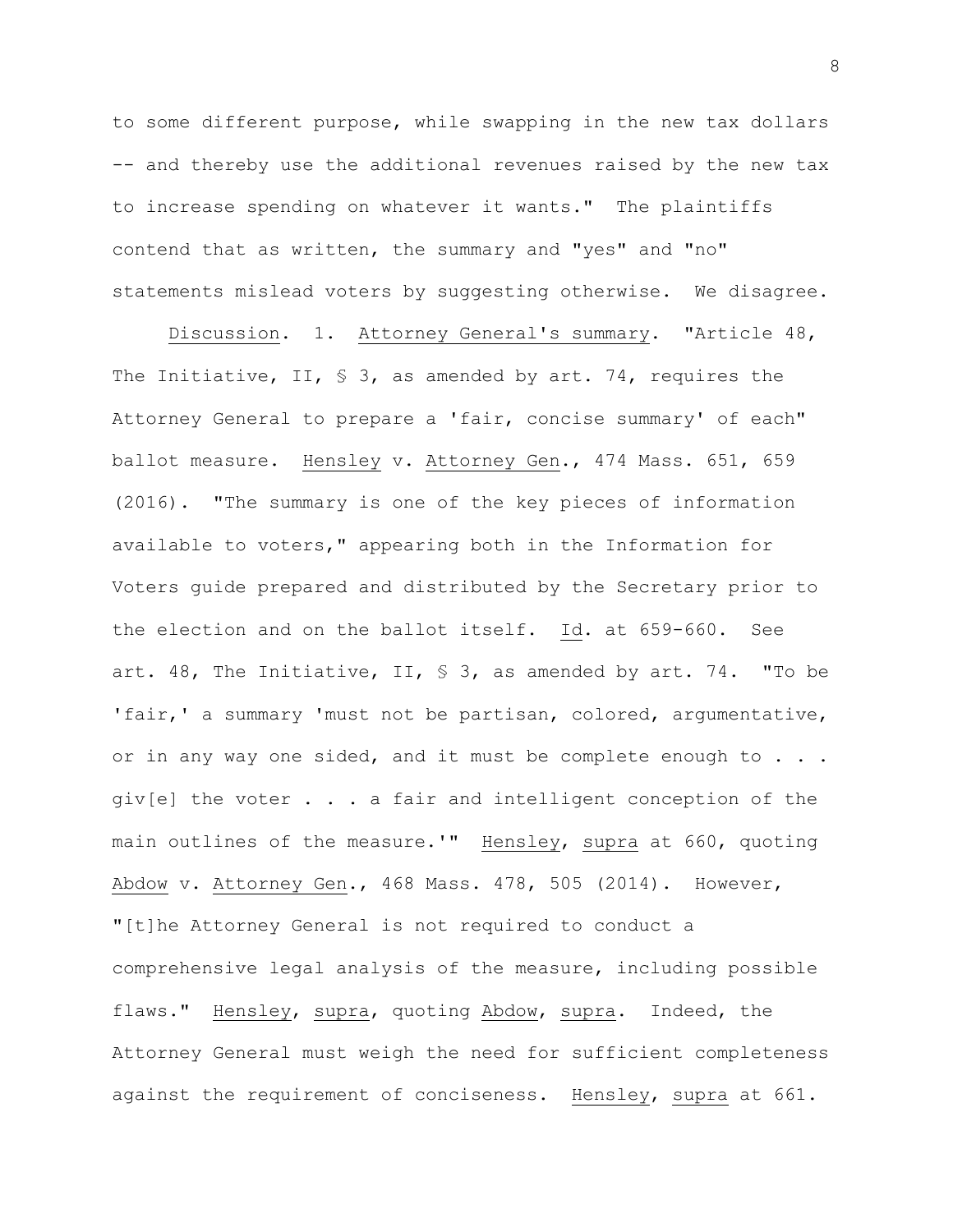See id., quoting Bowe v. Secretary of the Commonwealth, 320 Mass. 230, 243 (1946) ("Before its amendment by art. 74 in 1944, the original art. 48 required the Attorney General to provide a 'description' of the proposed act . . . . When art. 48 was amended and the word 'description' was replaced with the phrase 'fair, concise summary,' 'the intention was to relax the requirements which have been found implicit in the word description. Conciseness is emphasized in art. 48 as amended, and conciseness and completeness are often incompatible'" [alteration omitted]). Given the balancing act required, as well as the fact that the Attorney General is a "constitutional officer with an assigned constitutional duty," we give deference to the Attorney General's exercise of discretion in crafting a summary, Hensley, supra, quoting Abdow, supra at 506, and "will not substitute our judgment for that of the Attorney General's over a 'matter of degree,'" Associated Indus. of Mass. v. Secretary of the Commonwealth, 413 Mass. 1, 11 (1992) (AIM), quoting Massachusetts Teachers Ass'n v. Secretary of the Commonwealth, 384 Mass. 209, 229-230 (1981).

Here, the plaintiffs raise a single issue with respect to the Attorney General's summary, namely that the summary impermissibly misleads voters by suggesting that, to the extent additional revenue were appropriated under the proposed legislative amendment, such an appropriation would lead to an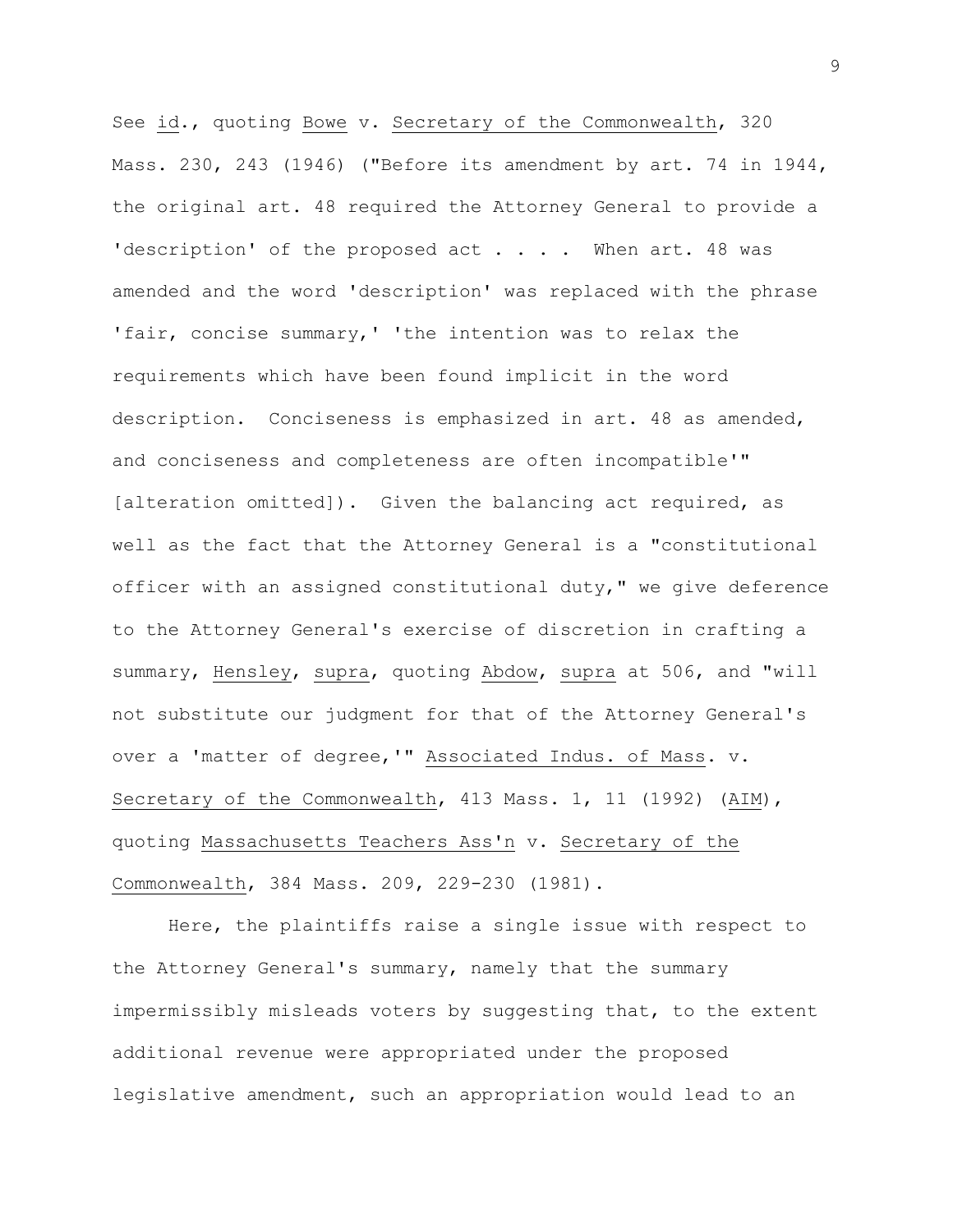increase in education and transportation spending. Plaintiffs contend that such an increase in education and transportation spending is not, in fact, guaranteed, as the Legislature could use the monies newly appropriated under the amendment to replace prior sources of education and transportation spending, thereby keeping that spending constant, and then redirect those prior sources of spending elsewhere, thereby increasing State expenditures in a wholly different area.<sup>6</sup>

Likewise, our decision in Sears, 327 Mass. at 325-326, rested on the Attorney General's failure to include in the summary key provisions of the measure. There, the Attorney General had attempted to summarize "eight pages of rather fine print" in a single sentence, leading us to conclude that "the so called 'summary' is no more than would fairly serve as a title for the measure." Id.

In the instant case, the plaintiffs do not allege that there are similar deficiencies in the summary. Their argument

<sup>6</sup> The plaintiffs' reliance on Opinion of the Justices, 271 Mass. 582, 589-592 (1930), and Sears v. Treasurer & Receiver Gen., 327 Mass. 310, 325-326 (1951), is misplaced. First, the plaintiffs misapply Opinion of the Justices, 271 Mass. at 589- 592, by stating that "th[is] [c]ourt wrote that the initiative petition itself was . . . 'easily susceptible of being misunderstood.'" While we did use that phrase in that decision, we applied it not to the measure as a whole but rather to the "title of the act," which was included in the Attorney General's summary. Id. at 589. Moreover, we concluded that the ambiguity of the title, "standing alone," would not render the proposed summary "defective." Id. at 590. Rather, it was the presence of other deficiencies -- such as the Attorney General's failure to mention several substantive provisions of the measure -- that proved fatal. Id. at 590-592 (summary "contain[ed] no reference to the highly responsible duties imposed by the proposed bill upon State officers" and also inaccurately described which statutes measure would repeal).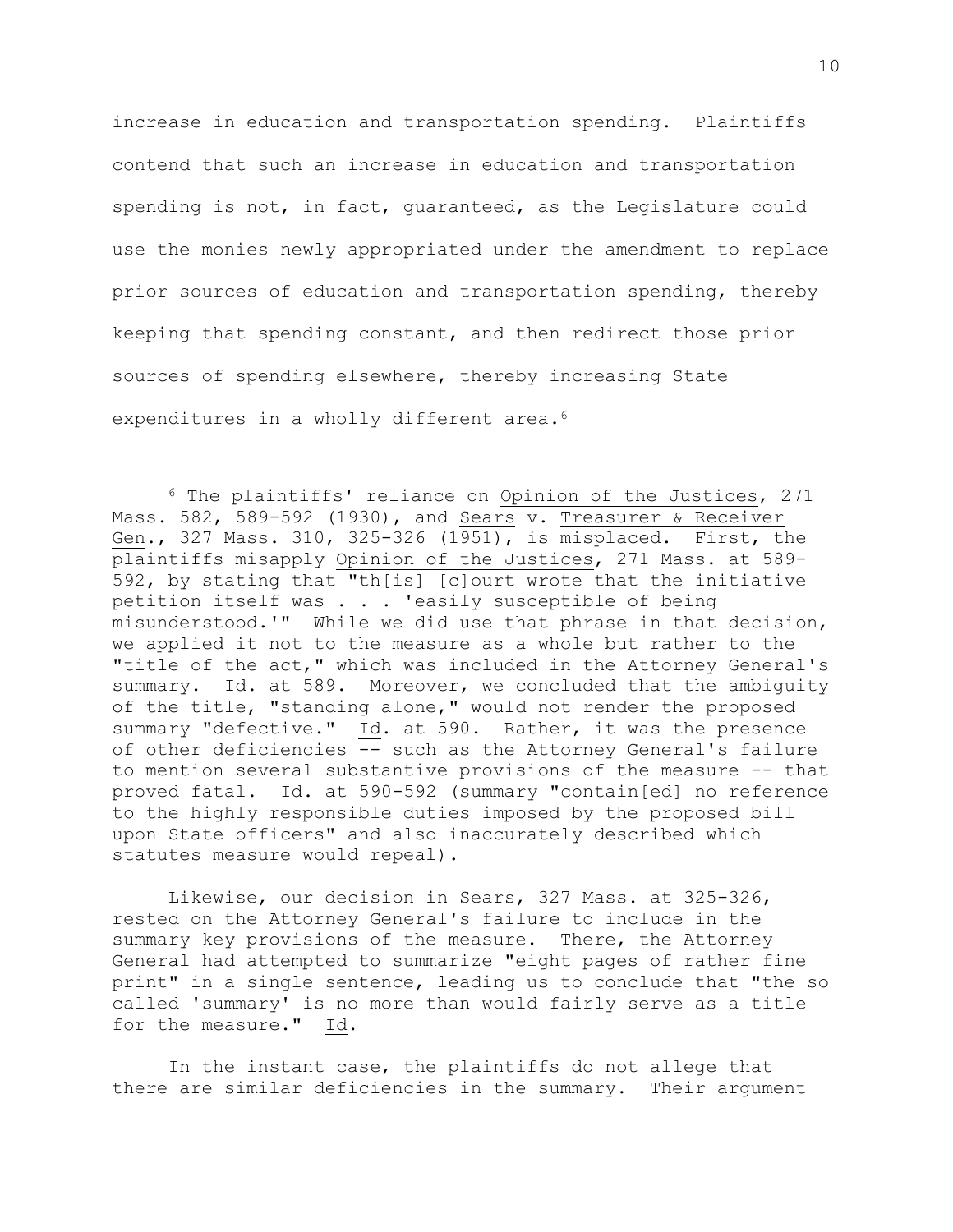Our decisions in AIM, 413 Mass. at 10, and Gilligan v. Attorney Gen., 413 Mass. 14, 19-20 (1992), are instructive on this issue. Each concerned an initiative petition proposing statutes that would raise revenue through an excise and channel that revenue into a specific fund, to be spent on certain enumerated purposes subject to appropriation by the Legislature.<sup>7</sup> See Gilligan, supra at 15-16; AIM, supra at 2-4. In both cases, the plaintiffs argued that the Attorney General's summaries could mislead voters because they failed to explain adequately that, according to the plaintiffs' interpretation of the proposed statutes, the Legislature might not be obligated to spend the money as designated. See Gilligan, supra at 19-20; AIM, supra at 12.

We held that the summaries in both cases satisfied art. 48's requirements. See Gilligan, 413 Mass. at 19-20; AIM, 413

is that the Attorney General failed to explain more comprehensively the implications of the measure, not that the Attorney General omitted a key provision. Accordingly, our decisions in Opinion of the Justices and Sears are not dispositive or applicable here.

<sup>7</sup> We acknowledge that Associated Indus. of Mass. v. Secretary of the Commonwealth, 413 Mass. 1, 2 (1992) (AIM), and Gilligan v. Attorney Gen., 413 Mass. 14, 14-15 (1992), involved proposed statutes and not, as in the instant case, a proposed constitutional amendment. This distinction was quite relevant to our analysis whether the proposed statute in AIM was, in contravention to art. 48, a "specific appropriation," AIM, supra at 5-9, but that portion of the opinion has no bearing on the question facing us today regarding the adequacy of the Attorney General's summaries, see id. at 11-12.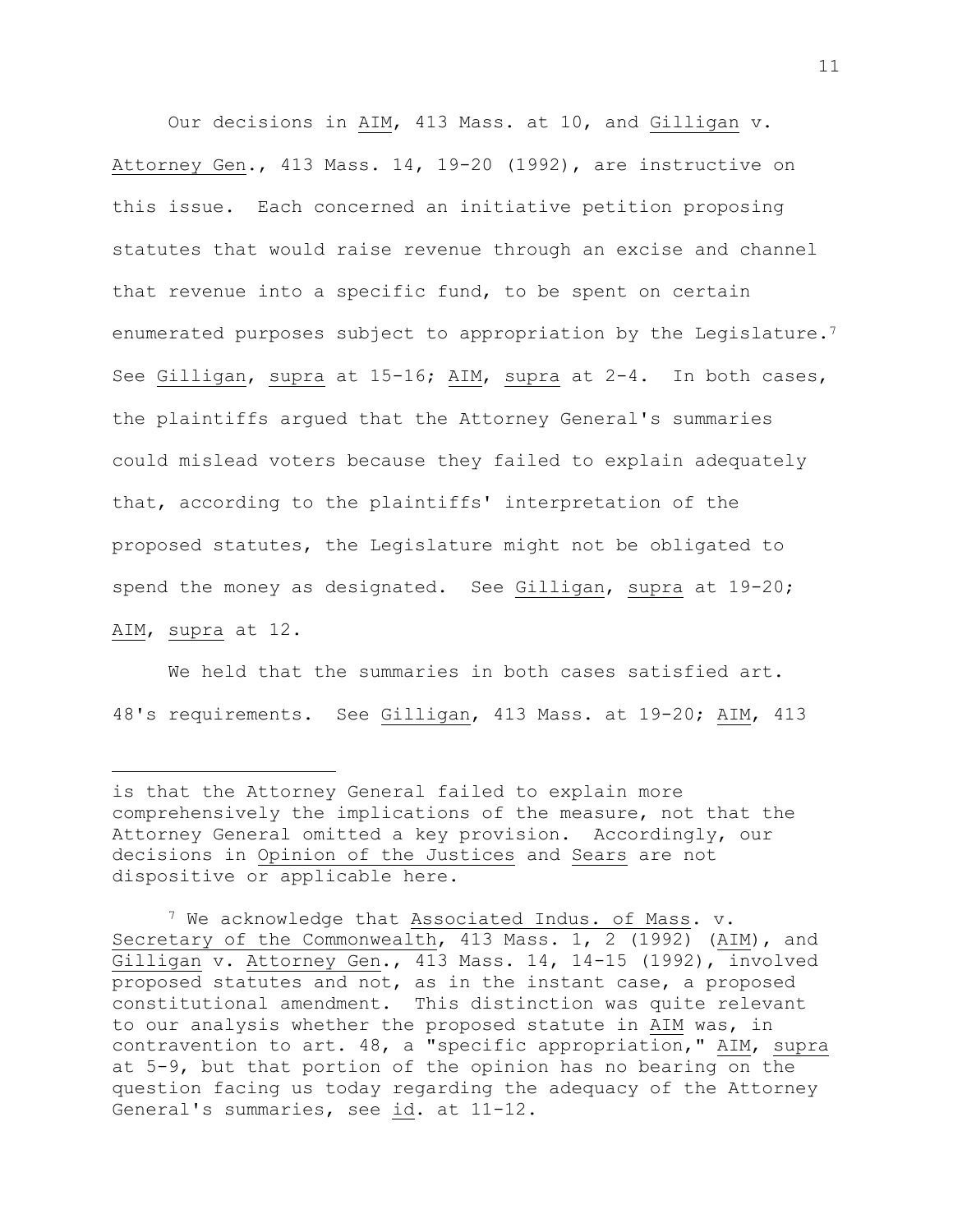Mass. at 12. Each "track[ed] the basic language of the measure" by accurately describing that the revenues were subject to appropriation, and, far from being misleading, each summary "apprise[d] the voters both that the expenditure of monies for the stated purposes would be contingent on ('subject to') an action of the Legislature, and exactly what that action is ('appropriation')." AIM, supra. See Gilligan, supra. So too here: the summary closely tracks the language of the proposed amendment and thus "fairly informs voters" of its operation. Gilligan, supra at 20.

Moreover, in both cases we held that the summaries need not address the plaintiffs' assertions that the raised revenues could, in theory, be spent by the Legislature for nondesignated purposes. See Gilligan, 413 Mass. at 19-20; AIM, 413 Mass. at 12. We reasoned that, where the text of the proposed statutes did not expressly address that possibility, "[n]othing in art. 48 requires the summar[ies] to include legal analysis or an interpretation."8 AIM, supra. See Gilligan, supra.

That reasoning is equally applicable to the case at bar. The proposed amendment does not address how the Legislature may

 $8$  That, in a brief as a party to Anderson I, the Attorney General offered legal analysis regarding art. 48's prohibition against specific appropriations is therefore of no moment here, where we are concerned solely with her duty to prepare an adequate summary.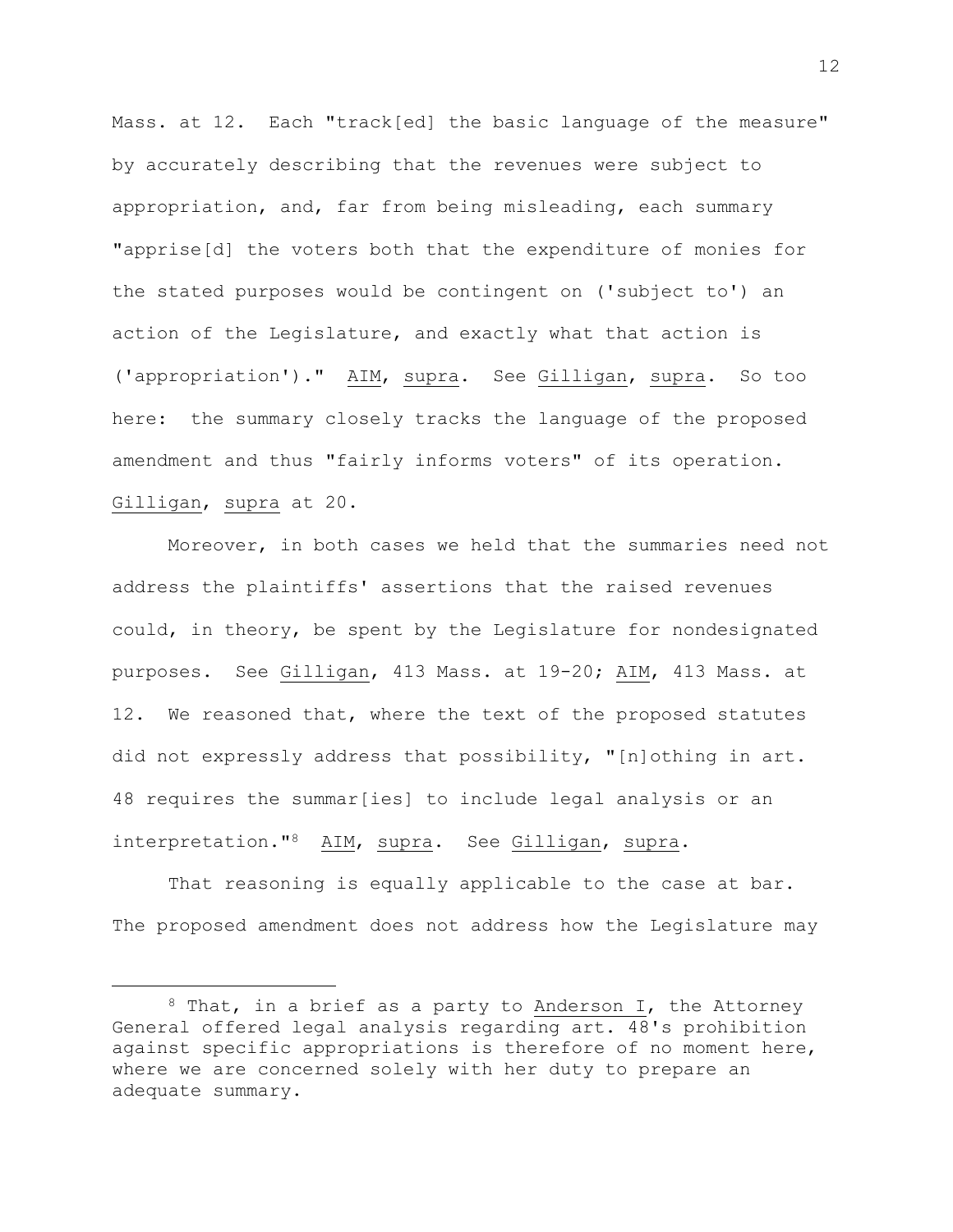spend monies other than those raised by the amendment. Consequently, the Attorney General's summary need not opine on whether, as plaintiffs contend, monies that historically have been spent on education and transportation could, at some future point, be spent elsewhere. The summary need only describe the amendment itself; we hold that it does so fairly, in compliance with art. 48.<sup>9</sup>

2. "Yes" and "no" statements. General Laws c. 54, § 53, provides, in relevant part, that the Secretary "shall cause to be printed and sent to all residential addresses and to each voter . . . fair and neutral [one]-sentence statements describing the effect of a yes or no vote prepared jointly by the attorney general and the state secretary." It further provides that after the statements are published in the Massachusetts Register, and upon the timely petition of fifty or more voters, this court may require the Attorney General and the Secretary to amend these "yes" or "no" statements if they are "false" or "misleading." Id. We have recognized "that the onesentence statements cannot, and should not, attempt to describe all the elements of a proposed measure" because "[t]hat would

13

<sup>&</sup>lt;sup>9</sup> Further, as we noted in Gilligan, "the full text of the measure will be made available to voters, together with partisan arguments for and against the measure." Gilligan, 413 Mass. at 20, citing art. 48, General Provisions, IV, as amended by art. 74; G. L. c. 54, §§ 53-54.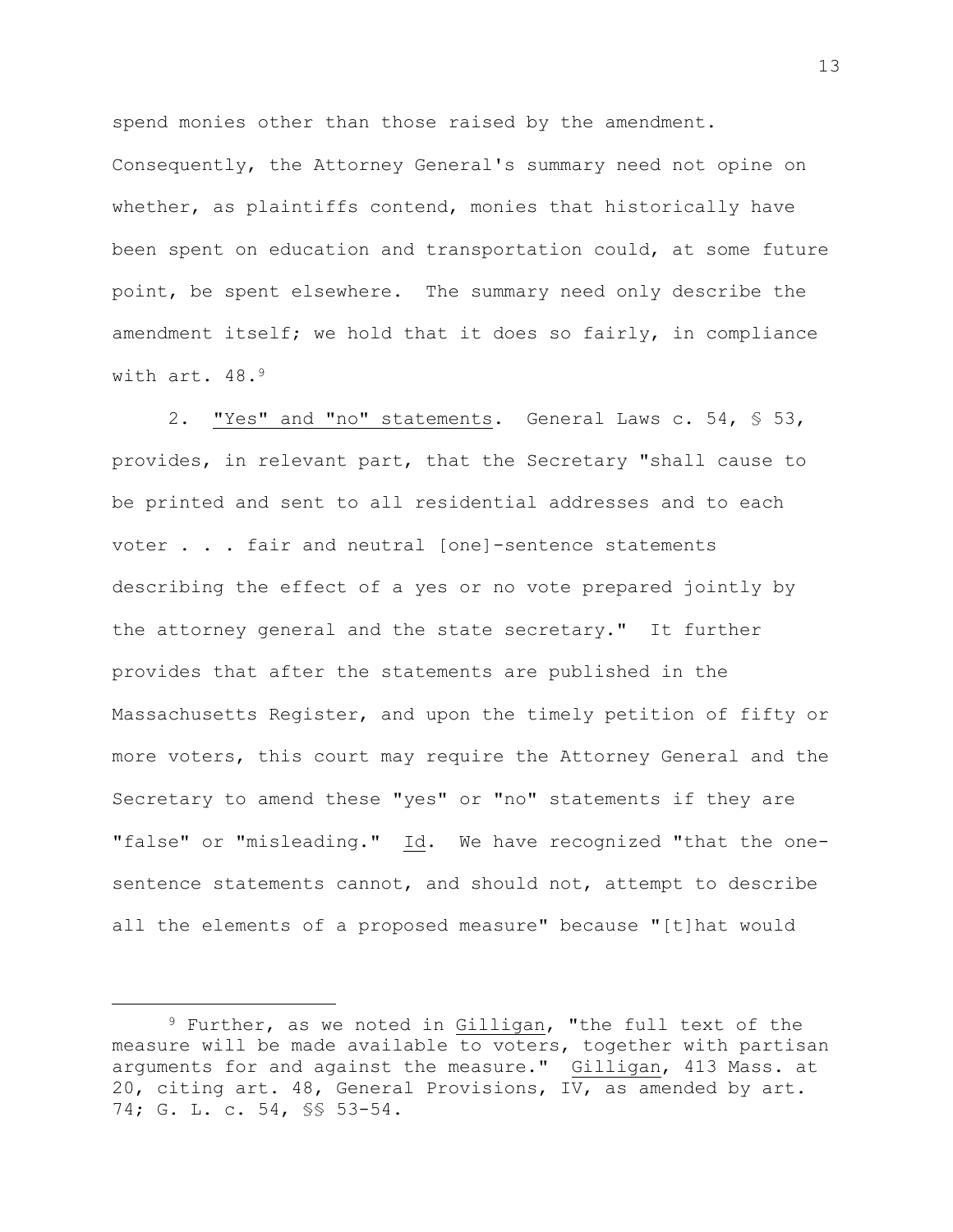undermine their usefulness as a shorthand reference for voters." Dunn v. Attorney Gen., 474 Mass. 675, 688 n.12 (2016). We may order an amendment to the one-sentence statement "'only if it is clear' that the statement 'in question is false, misleading, or inconsistent with' the statute's requirements." Id., quoting G. L. c. 54, § 53. Moreover, as with the Attorney General's summaries, we afford deference to "the Attorney General's and the Secretary['s] reasonable judgments in deciding what to include in the one-sentence statements." Dunn, supra.

The plaintiffs claim that the instant "yes" and "no" statements are misleading for the same reasons that they claim the instant summary is unfair. They seek to add language purportedly clarifying that, at the discretion of the Legislature, the potential revenue from the proposed tax might or might not actually increase State education and transportation spending. For the reasons discussed supra, we likewise disagree with the plaintiffs' contention that the "yes" and "no" statements are false or misleading. Consequently, we decline to exercise our power to rewrite the statements.

3. Timing of publication. Finally, the single justice asked the parties to also brief the issue of when the Attorney

14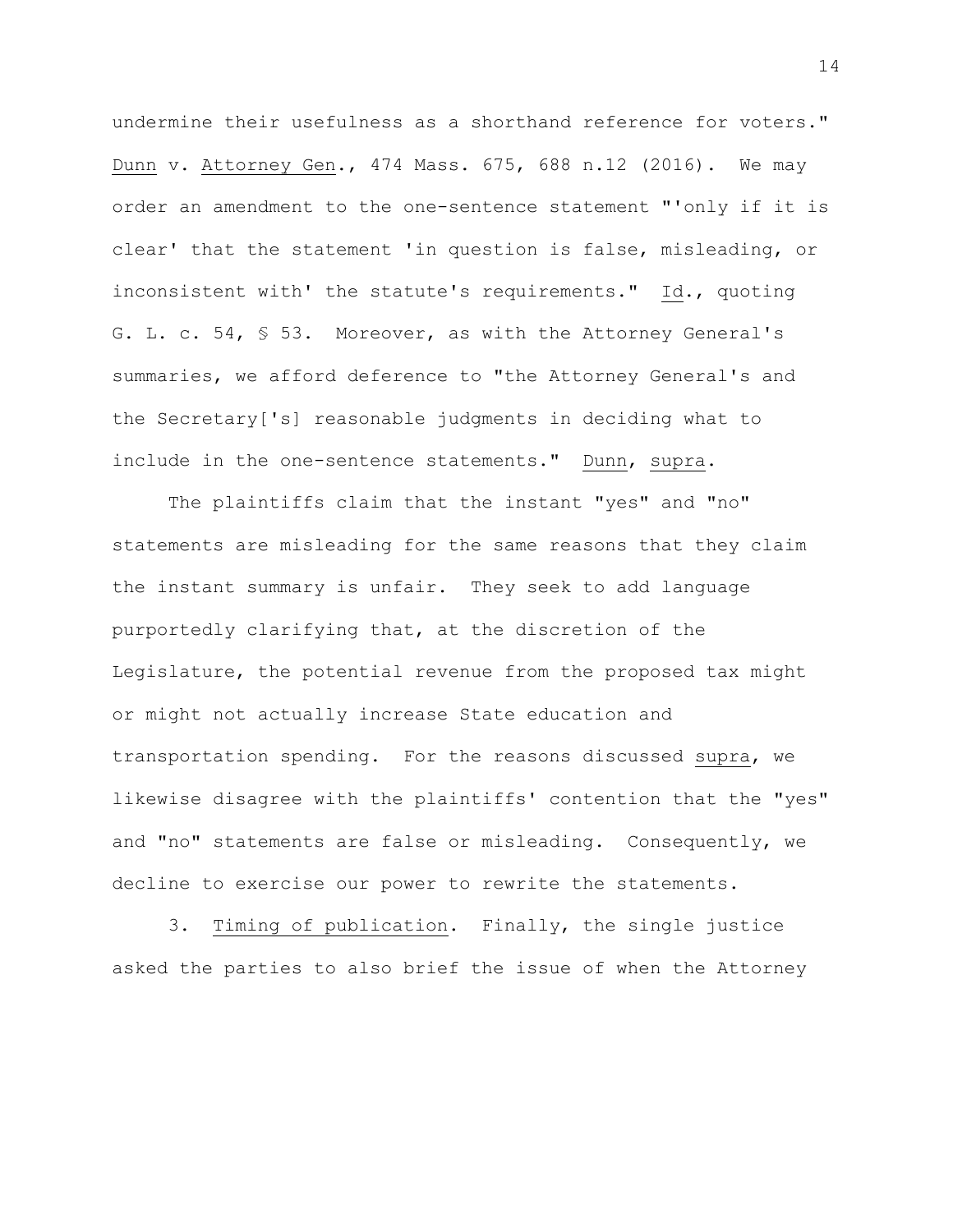General and the Secretary should release the summary and "yes" and "no" statements for legislative amendments.<sup>10</sup>

The plaintiffs argue that the timeline for legislative amendments should be that which we suggested for initiative petitions in Hensley, 474 Mass. at 671-672, and Dunn, 474 Mass. at 685-687. In Hensley, supra at 671, "we ask[ed] the Attorney General and the Secretary to consider preparing and publishing the title and one-sentence statements under [G. L. c. 54, § 53,] no later than twenty days in advance of February 1 of the election year," and in Dunn, supra at 687, we suggested a similar timeline as to the Attorney General's summaries drafted pursuant to art. 48, The Initiative, III, § 3, as amended by art. 74. Both cases involved initiative petitions, as opposed to legislative amendments.

The defendants, instead, advocate the following:

"[I]f a legislative amendment receives a second vote of approval by a joint session of the Legislature by March of an election year, the [materials] for the measure should be prepared in accordance with the deadline for all titles and

<sup>&</sup>lt;sup>10</sup> The plaintiffs commenced the present action in the county court before the materials at issue had been released, preemptively challenging them. At that time, the single justice took no action and instead urged the defendants to release the materials in a timely fashion. After the release of the materials, the plaintiffs amended their initial complaint, and eight voters who supported the legislative amendment intervened. The single justice reserved and reported the case to the full court and asked the parties to brief additionally the issue of when the Attorney General and the Secretary should be required to publish the informational materials for legislative amendments.